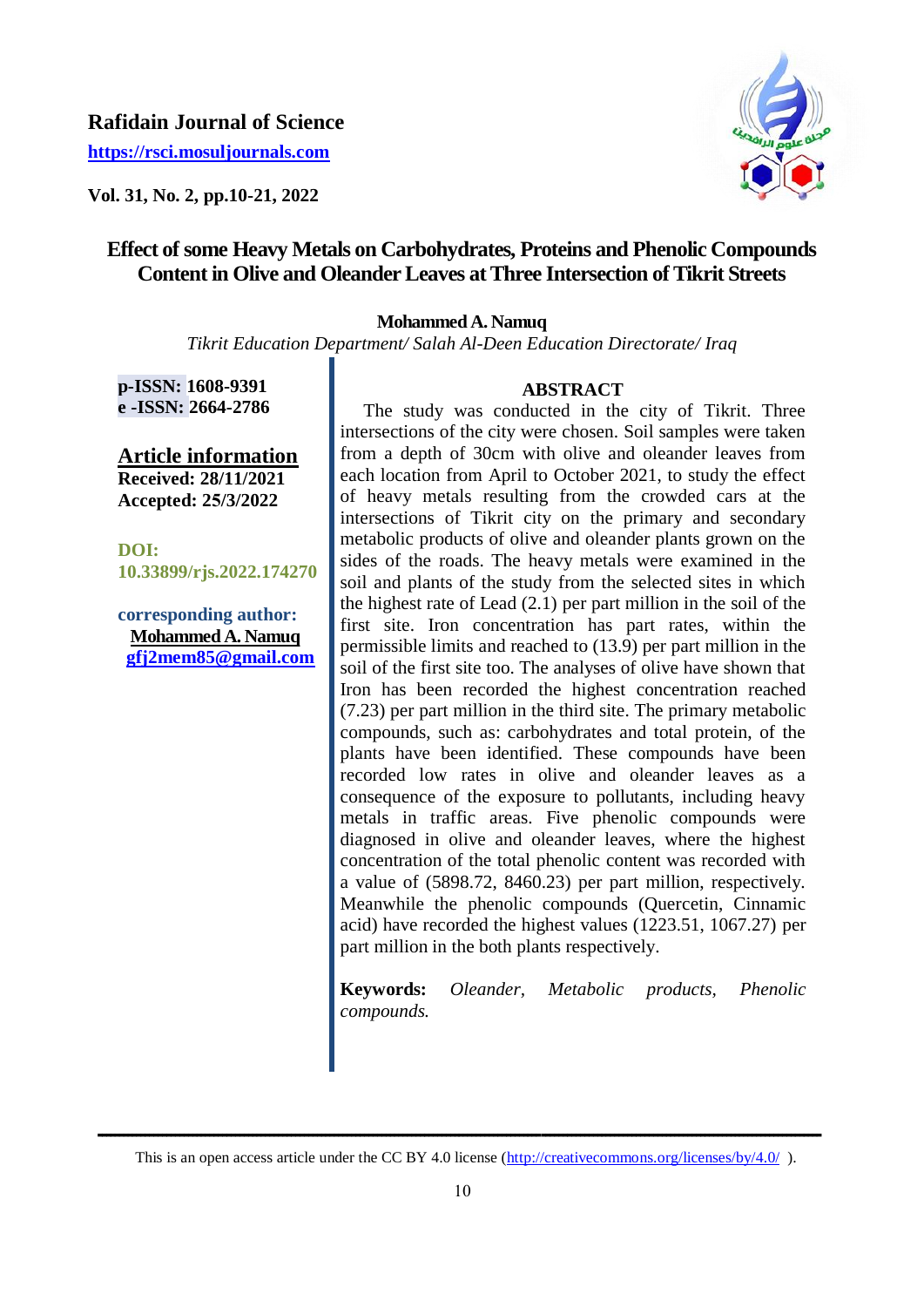## **INTRODUCTION**

 The suffusion of pollutants into the soil depends on the concentration of those pollutants, the quality of pollution and its proximity to the sedimentation sites, as well as the amount of rain and air movement. Traffic activity is one of the largest industrial pollutants that cause chemical pollution to the soil in terms of organic compounds and heavy metals. The concentration of these pollutants decreases as the distance from the main roads increases. Air pollution is considered one of the basic sources of soil pollution as the pollutants loaded with dust deposit on the surface of the ground and on the soil, resulting in increased concentrations of materials and components, there is an overlap between the organic material in the soil with chemicals that are deposited from the air and therefore the physical and chemical properties of the soil change. Soil properties are affected by its use, the type of activity practiced on it, and the surrounding sources of pollution, such as the various means of transportation. (Hannah *et al.,* 2009). Soil is considered to be the most important part that receives toxic and heavy metals that come from different sources and it acts as a regulator that controls the movement of metals in to the plant (Ye *et al.,*2003; Farah, 2008).

#### **Objectives of the Study:**

 Determination of the heavy metals content of the soil and plants and their effect on the primary and secondary metabolic products of those plants at the intersections of the streets of Tikrit through studying the crowdedness of cars at those intersections and its relationship with the concentrations of those metals in the study soils and plants.

## **Description of the Area:**

#### **MATERIALS AND METHODS**

 Olive and oleander are chosen in the present study as they are the most common plants in the city streets, which are evergreen shrubs and trees. The study includes three sites located in the center of Tikrit city, which is located 180 km north of Baghdad and 330 km south of Mosul. Astronomically, it is located at a longitude 43.35 degrees east of Greenwich, and at a latitude of 34.27 degrees north of the equator. The first location represents the intersection of Celebration Street, the second location represents the intersection of Al-Arbaeen (Forty) Street, and the third location represents the intersection of Al-Mohafaza (Governorate) Street.





## **Soil Heavy Metal**

 The concentrations of heavy metals (iron, copper, lead, zinc) are determined according to what is stated in (ICARDA, 2001)

## **The Solutions Used**

 Solution: is prepared by dissolving 1.97 grams of Diethylene Triamine Penta Acetic acid and 1.1 grams of calcium chloride  $CaCl<sub>2</sub>$  in distilled water. Then 14.92 gram of Triethanol amine is dissolved in distilled water. The volume has reached one liter after mixing the two solutions and adding distilled water to it.

 10 grams of sifted and dry soil are taken previously. 20ml of solution A are added to the soil and shaken for two hours by a shake device. Next, the solution is filtered using filter paper (Whatman.no.42). Then the filtrate is used to measure the concentrations of the elements by means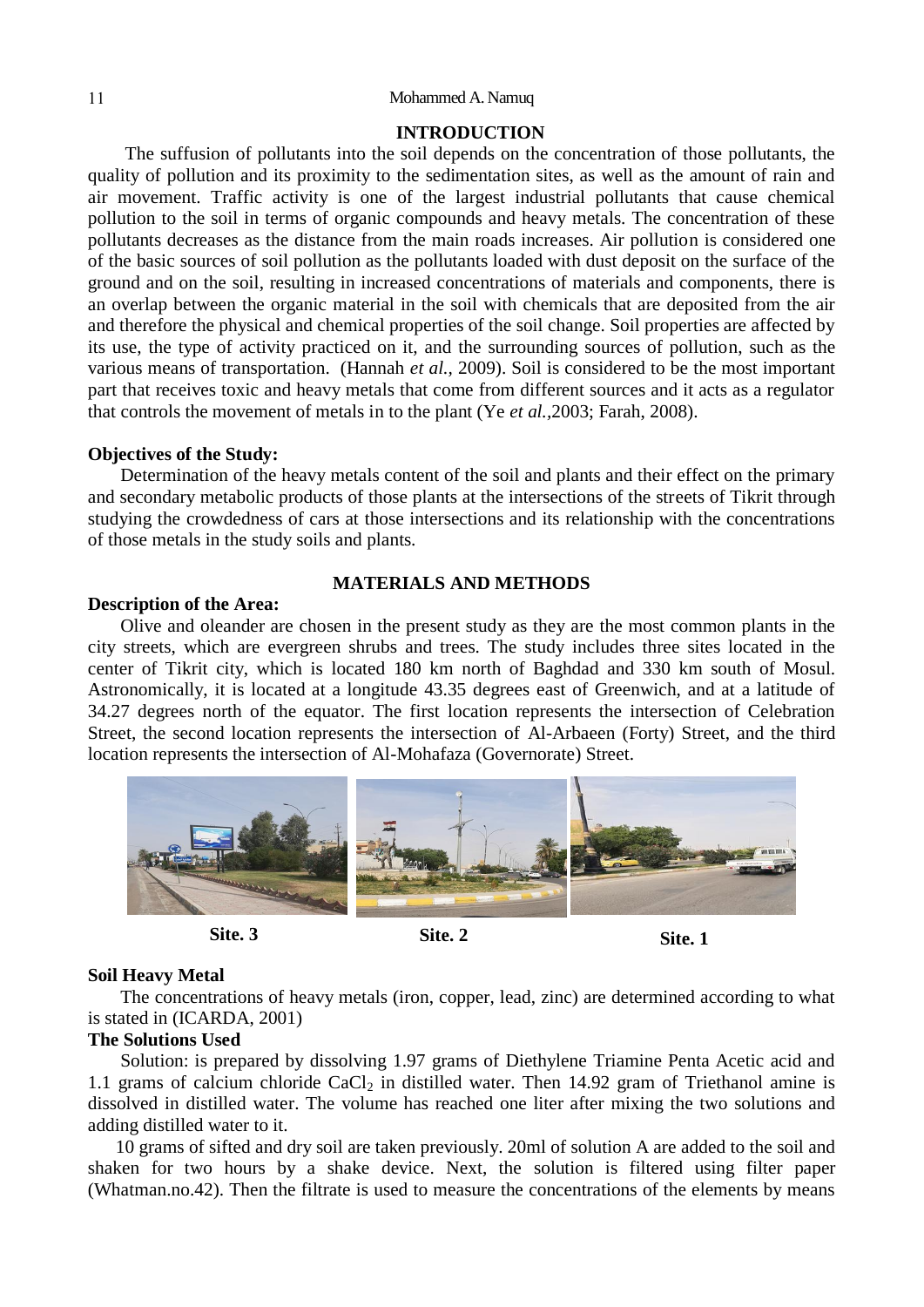of the atomic absorption device, and through the following equation the concentration of the ready elements of the plant is calculated:

## **heavy items PPm (Cu, Zn, Pb, Fe) = (Concentration of the element from the standard curve – Planck) X Total volume of extracted solution / weight of soil.**

 To plot the standard curve, a series of standard solutions of heavy elements in the extraction solution DTPA is prepared (ICARDA, 2001).

## **Plant Heavy Metal**

 The digestion method is used to determine the concentrations of the studied elements (Cu, Fe, Zn, Pb). In addition to the concentration of potassium in the leaves of plants, according to what is mentioned in (ICARDA, 2001).

## **The Solutions Used**

Digestion solution is prepared from adding  $(500 \text{ ml})$  of HCIO<sub>3</sub> acid to  $(1 \text{ liter})$  of concentrated Nitric acid  $HNO<sub>3</sub>$ .

## **Digestion Process**

 One gram of dry crushed plant is taken and placed in the digestion tube. Ten ml of digestion solution is added to it and the solution is left for a whole day. Then, the digestion tubes are put in the digestion device at a temperature of 150  $\degree$ . Next, the digestion process is stopped after 30 minutes at the appearance of the vapor of  $HCIO_3$  inside the tube. The tube is removed from the device and left to cool. After that, the solution is filled with distilled water to reach 100ml and it is mixed well and left for a short time. Finally, the readings of the heavy metals are confirmed by an atomic absorption device. To calculate the concentrations of the heavy metals:

## *(***Cu, Fe, Zn, Pb) ppm = (reading of the element from spectroscopy - Planck reading) x Total volume of the extract/the weight of the dry plant.**

#### **Total Carbohydrate Content Estimation**

 Determination of the total carbohydrate content in the leaves of plants according to the method (Du Biois *et al.,* 1956).

#### **The solutions used**

Solution A: Phenol 5%.

Solution B: Concentrated sulfuric acid.

 (0.1) gram of dry and crushed leaves by distilled water of the plants is taken and separated in a centrifuge at 3000 rpm for 20 minutes. After that, stuck materials and pieces of unbroken of the plant leaves are got rid of. The filtrate, then, is taken and filled with distilled water to reach 20ml. One ml is taken and added 1ml of solution A and 5ml of solution B to it. The mixture is shaken well and left for 15 minutes. The mixture is put in water bath at a temperature of 25-30 for 5 minutes. Then the absorbance is recorded at a wavelength of 490 nm.

#### **Total Protein Content Estimation**

 Ebru"s method (2004) of calculating the value of the total protein in the leaves of the studied plants is depended on.

## **The Solutions Used:**

 Solution A is prepared by dissolving 2.859 grams of sodium hydroxide NaOH and 14,308 grams of sodium carbonate  $Na<sub>2</sub>CO<sub>3</sub>$  in distilled water to complete the volume to 500 ml.

Solution B is prepared by dissolving 1.423 gram of aqueous copper sulfate  $CuSO<sub>4</sub>$ .H<sub>2</sub>O with distilled water to complete the volume to 100 ml.

 Solution C is prepared by dissolving 2.852 grams of potassium sodium tartrate with distilled `water to complete the volume to 100 ml.

Solution D is prepared by having the three solutions  $(A, B, C)$ , above, mixed by 100,1,1.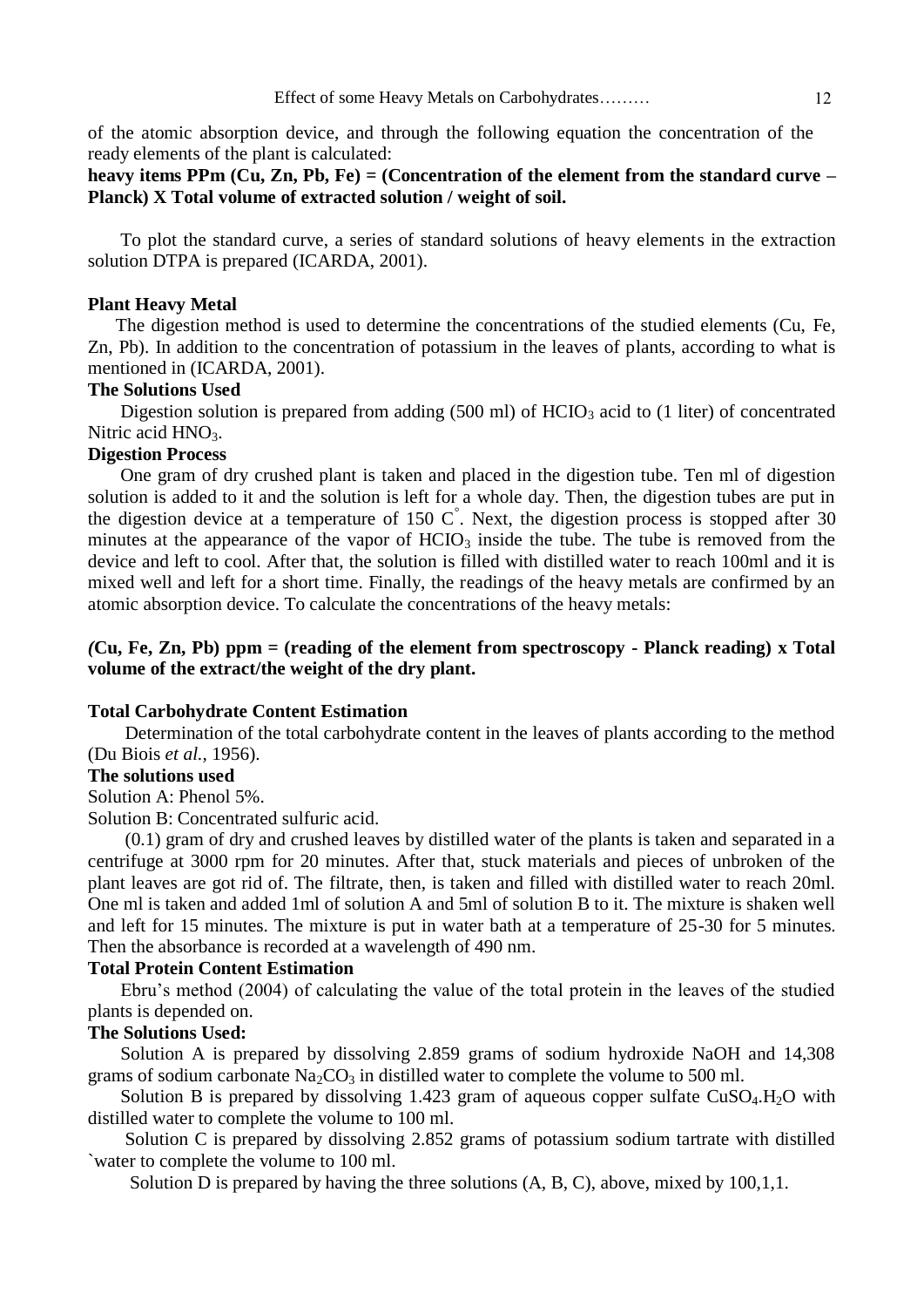Solution E is prepared by diluting Folin's reagent by distilled water with ratio of 1 Folin and 2 distilled waters.

 0.5 gram of dry leaves of the plant is taken and crushed with 5-10 ml of distilled water, the suspended materials and the uncrushed parts of the leaves of the plant are removed using a centrifuge at 3000 rpm for 10 minutes. Then, the filtrate is taken in the amount of 0.1 ml and the volume is completed to 1 ml with distilled water. And 5 ml of solution D is added and left for 10 minutes. Next, 0.5 ml of diluted solution E and also left for 30 minutes in a dark cold place. The absorbance is read at a wavelength of 750 nm.

## **Secondary Metabolite Products**

 The phenolic compounds are investigated in the leaves of the two plants (olive, oleander) according to what is mentioned in (Obouayeba and Djyh, 2014). Where phenolic compounds are Extracted and identified from the samples using Fast Liquid Chromatographic (FLC) under optimal conditions for separation:

## **Separation Column: Phenomenex C-18, 3um Particle size (50x2.0 mm l. D)**

 Mobile Phase: linear gradient for the solvent A (0.1% trifuoro aceti acid) in distilled deionized water. Solvent B (acetonitrile), the gradient system from 0%B to 100%B for 10 minutes. Ultraviolet (UV) is diagnosed at 280 nm, flow rate1.3 ml/min. Ten mg of the extracted sample is taken and dissolved in 10 ml of methanol in glass tubes. The solution is exposed to Ultra sonication with a 60% operating cycle for 25 minutes at a temperature of 25  $\overrightarrow{C}$ . Then, it is separated using a centrifuge at 7500 rpm for 15 minutes. The clear solution is taken, and the precipitate is neglected. Carbon is added to it to remove the pigments, then, it is dried using a vacuum device, and redissolving is performed in 1 ml of methanol, passing onto a 2.5 µm filter paper and the filtered solution is kept at 4C<sup>°</sup>. 20ul of the sample is taken and injected into the system of HPLC in the same optimum conditions for separation. The concentrations of phenolic compounds are extracted through the following equation:

## **Unknown phenolic concentration = sample package area / standard solution package area x standard solution concentration x number of dilutions**

The number of dilutions for all solutions is 15, and the standard solutions used are 25 ug /ml. (Obouayeba and Djyh, 2014)

## **Statistical Analysis**

Using the  $9<sup>th</sup>$  edition of the statistical program SPSS, the results are statistically analyzed according to the analysis of variance ANOVA Table, and Duncan test at the level of ( $p \le 0.05$ ).

## **RESULTS AND DISCUSSION**

## **Soil Heavy Metals Lead (Pb)**

 Table (1) below shows the recorded values of Lead during the period of the study. It reveals the highest and the lowest values, depending on the date of sampling and sampling sites separately. The highest value of Lead is 2.7 ppm in the first site in July, and 0.3 ppm is the less in the third location in May. The high concentrations in the rates of this element in the first site, which is a very crowded street, is attributed to the high level of crowdedness of gasoline cars, because one of the most important sources of this element in the environment is gasoline that contains fourth ethylates Lead (Ediin *et al.,* 2000). While the third site has recorded the lowest concentrations because it is less crowded, and these results are higher than the values specified for lead in soil (pb>1.6 ppm) (Adriano, 2001). In comparison with the other results, it is less than the results obtained by (Tamem, 2017) for the pollution of roadsides with a group of heavy metals in the city of Erbil,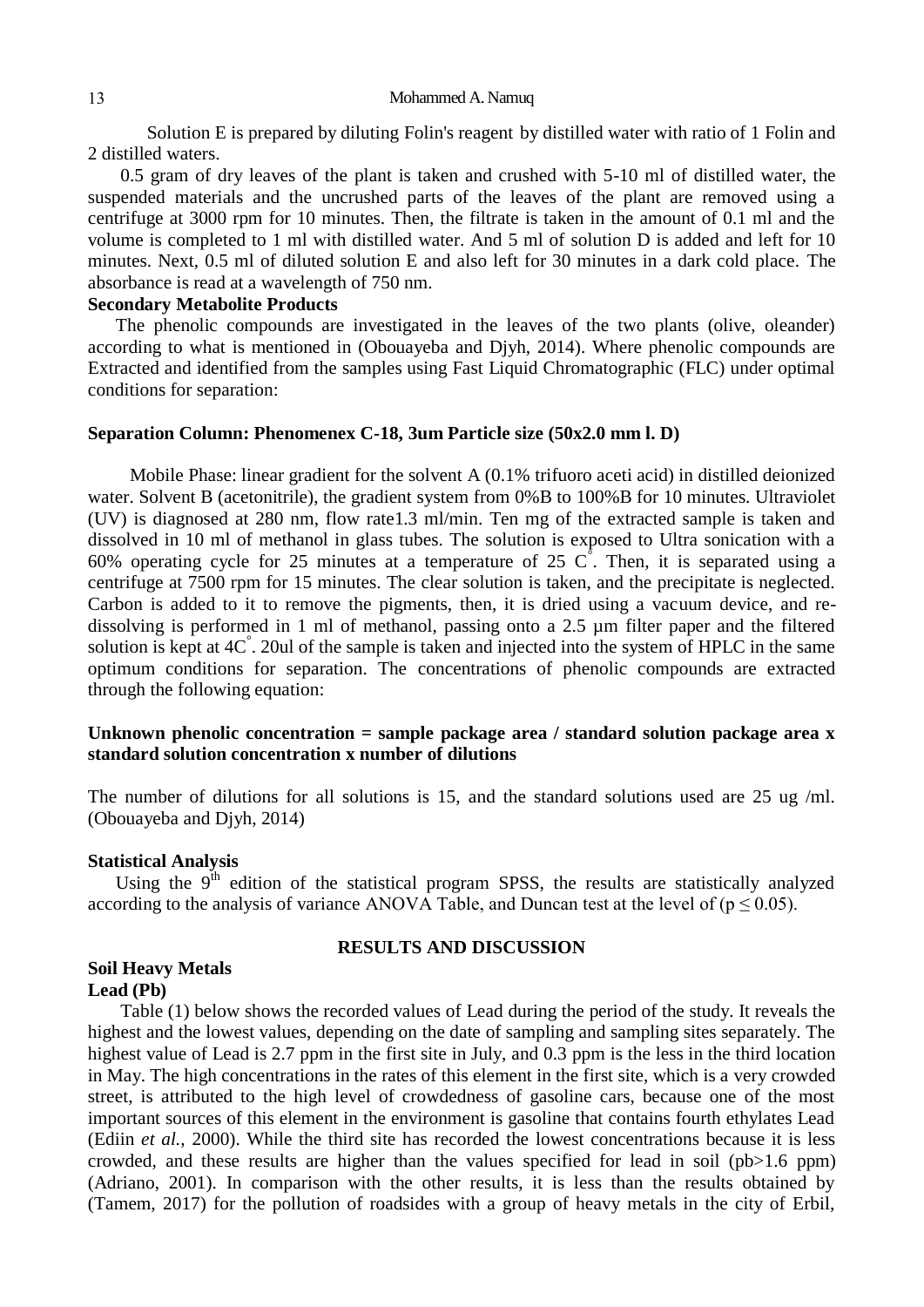which have reached 6.18 - 28.7 ppm. The results are higher than the results of (Bilal *et al.,* 2017), The impact of heavy metals that released from vehicles exhausts on some biochemical parameters in *Eucalyptus* sp. and *Ziziphus* sp. plants in street intersections of Baghdad city, which obtained lead concentration rates between 0.828-1.301 ppm. The results of the statistical analysis of the averages of Lead values, according to the sampling sites and the date of sampling, based on the analysis of variance test and Duncan test at a significant level ( $p \le 0.05$ ), show that there are significant spatial differences at the level (0.05) between the study sites and non-significant temporal differences. The reason for the significant differences between the study sites is due to the difference of crowdedness of the chosen sites.

| <b>Months</b> | April | May  | June | July | <b>September</b> | <b>October</b> | <b>Sites rates</b> |
|---------------|-------|------|------|------|------------------|----------------|--------------------|
| <b>Sites</b>  |       |      |      |      |                  |                |                    |
| Site 1        | 1.4   | 1.9  | 2.5  | 2.7  | 2.0              | 2.3            | a2.1               |
| Site 2        | 0.8   | 0.9  | 1.2  | 1.4  | 1.1              | 1.4            | b1.1               |
| Site 3        | 0.5   | 0.3  | 0.8  | 0.6  | 1.0              | 0.9            | c0.6               |
| Months rates  | a0.9  | a1.0 | a1.5 | a1.5 | a1.3             | a1.5           |                    |

**Table 1: Concentrations of lead element for soil samples (ppm) in the sites of the study**

## **Iron (Fe)**

 The results of the current study, as shown in (Table 2), reveal that the highest value of Iron concentration reached 17.5 ppm in the first site in September, and the lowest value recorded is 6.7 ppm in the third site in June. The increase in the concentration of this element in the first site in September is attributed to the high organic content of precipitation in that site that may be equipped with iron when decomposing. In addition, the increase in the moisture content of the soil increases the abundance of the element. This is consistent with the results obtained before by (Al- Hammad, 2005). The results of the statistical analysis of averages of Iron values, according to the sampling sites and the date of sampling collection, based on the analysis of variance test and Duncan test at a significant level ( $p \le 0.05$ ), show that there are significant temporal differences at the level (0.01) and the presence of spatial significant differences at the level (0.05) between the study sites. The results of the current study of Iron within the specified values of heavy metals in the soil, which are 10-50 ppm million (Adriano, 2001).

| Table 2: Concentrations of Iron element for soil samples (ppm) in the sites of the study |  |  |  |  |
|------------------------------------------------------------------------------------------|--|--|--|--|
|                                                                                          |  |  |  |  |

| <b>Months</b> | <b>April</b> | <b>May</b> | June   | July   | <b>September</b> | <b>October</b> | <b>Sites rates</b> |
|---------------|--------------|------------|--------|--------|------------------|----------------|--------------------|
| <b>Sites</b>  |              |            |        |        |                  |                |                    |
| Site 1        | 10.7         | 12.4       | 14.6   | 12.8   | 17.5             | 15.9           | a13.9              |
| Site 2        | 12.5         | 10.7       | 10.9   | 9.8    | 11.6             | 9.9            | b10.9              |
| Site 3        | 8.9          | 9.4        | 6.7    | 8.2    | 7.9              | 9.8            | c8.4               |
| Months rates  | ab10.7       | ab10.8     | ab10.7 | ab10.2 | a12.3            | b11.8          |                    |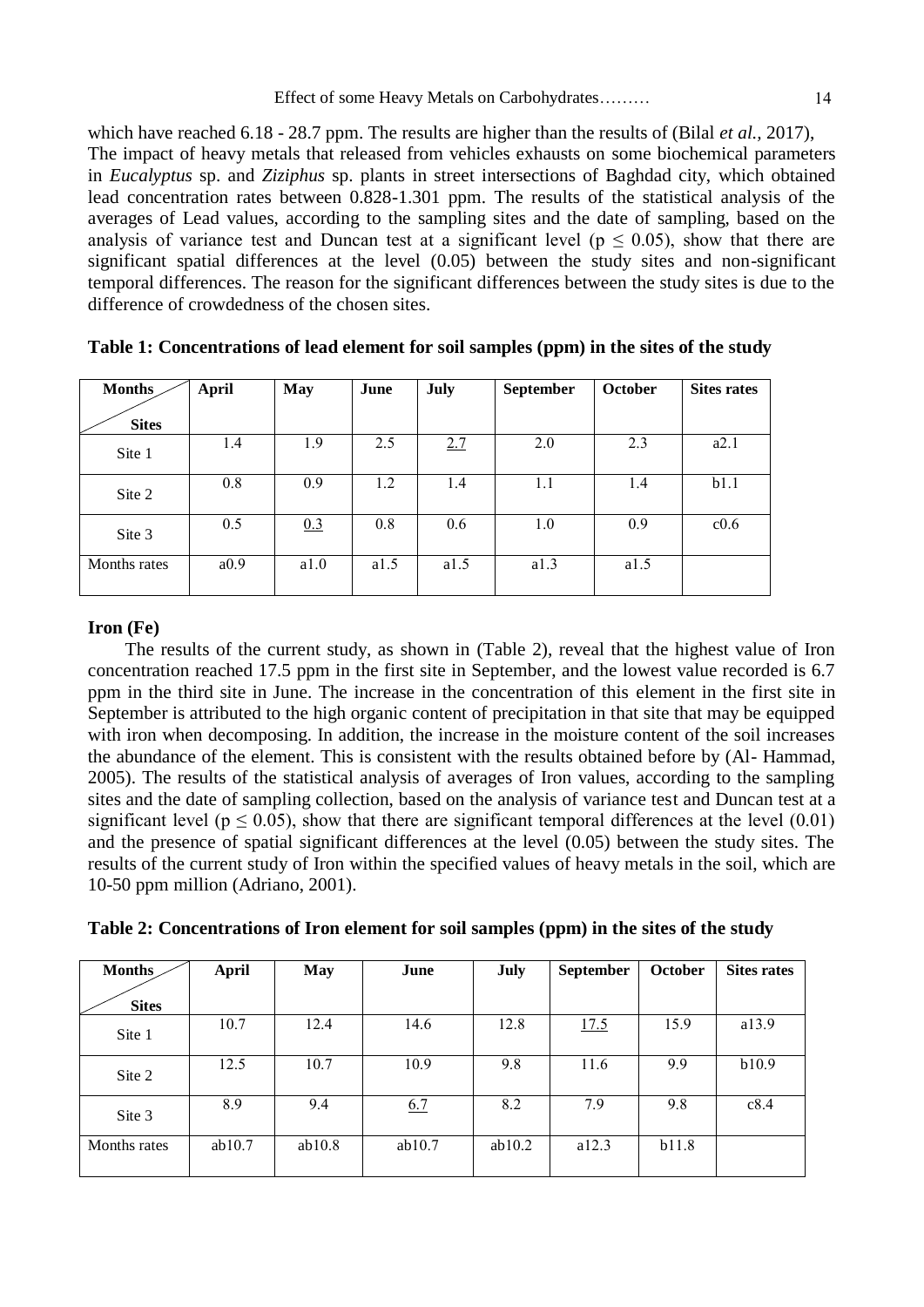## **Zinc (Zn)**

 Table (3) below shows the values of Zinc recorded during the period of the study. The table reveals the highest and lowest values depending on the date of sampling and their sites. The results of the current study have recorded the highest value of Zinc which reached 4.2 ppm in the first site in October. It also recorded the lowest value 0.9 ppm in the second site in June. The results of the current study of Zinc are within the specified values of heavy metals in the soil of 0.5 35 ppm (Adriano, 2001). The presence of Zinc in the soil is attributed to its use in the pad of the car brakes because of thermal conductivity properties. Thus, it is released during the mechanical wear process of vehicles and during the combustion of the car engine and tires. Therefore, it is existence on the sides of the street due to cars and other human activities (El-Gamal, 2000).

 The results of the statistical analysis of the averages of Zinc values, according to the sampling sites based on the analysis of variance test and Duncan test at a significant level ( $p \le 0.05$ ), show that there are significant temporal differences at the level (0.05) and the presence of spatial significant differences at the level (0.01) between the study sites. The high levels of Zinc in the first site are due to the high traffic density and the high moisture content of the soil, which increased the rates of its fixation on the inorganic parts or components of the soil (FAO, 1972).

| <b>Months</b><br><b>Sites</b> | <b>April</b> | <b>May</b> | June | July | <b>September</b> | October | <b>Sites rates</b> |
|-------------------------------|--------------|------------|------|------|------------------|---------|--------------------|
| Site 1                        | 1.8          | 2.6        | 2.7  | 3.6  | 3.1              | 4.2     | a3.0               |
| Site 2                        | 2.8          | 1.8        | 0.9  | 1.5  | 3.3              | 2.0     | b2.0               |
| Site 3                        | 1.4          | 1.7        | 2.0  | 2.5  | 2.9              | 3.0     | ab2.2              |
| Months rates                  | b2.0         | $b$ 2.0    | c1.8 | b2.5 | a3.1             | a3.0    |                    |

**Table 3: Concentrations of Zinc element for soil samples (ppm) in the sites of the study**

## **Plant Heavy Metals**

## **Lead (Pb)**

 Table (4) reveals the highest value of Lead in olives which reached 0.8 ppm in the first site in July. It also shows the lowest value in oleander which reached 0.1 ppm in the second site in June. It is noted through the statistical analysis, based on the date of sample collection and sampling sites, that there are significant temporal and spatial differences at the level of significance (0.05) between the study sites (FAO/WHO,1976). Compared with other results, the results of the current study are less than the results of (Sameera and Muhammed's, 2009) study for Lead in oleander 65.39 ppm. The content of plants of Lead is not related to its content in the soil, unlike other heavy metals (cobalt, nickel and cadmium). This may be due to the fact that Lead is toxic and it is not used by enzymes as an activating metal, whereas Iron, Copper and Zinc are micro-nutrient elements used by various enzymes in various metabolic activities (Rushdi, 2020). The reason of the increase of Lead in the content of the plants of the study may be due to the aerobic precipitation of the element resulting from the crowdedness and its accumulation on the leaves of the plants near the roads (Abdel-Sabour and Aly, 2000).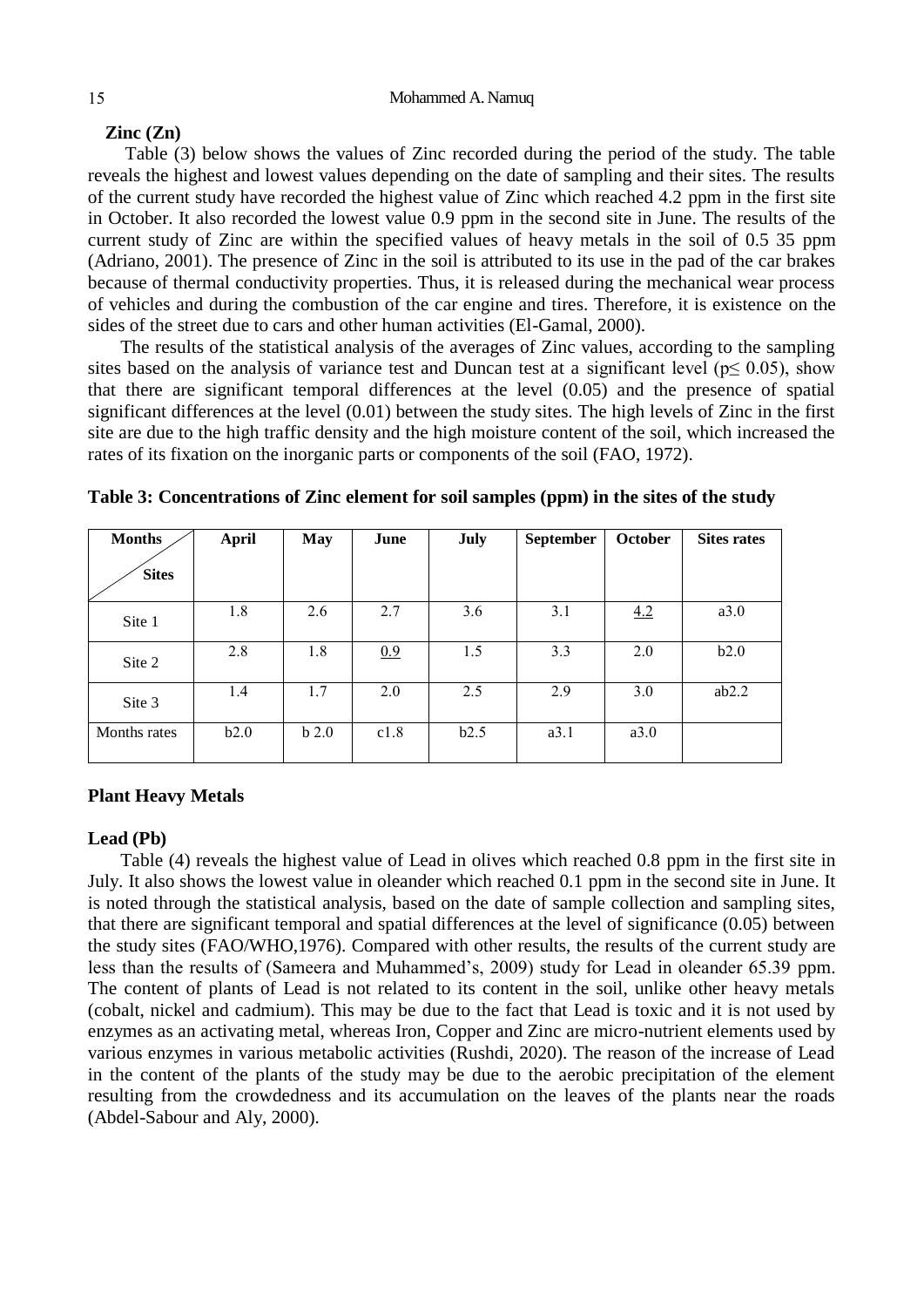| <b>Months</b> | <b>Plants</b> | April  | <b>May</b> | June   | July  | <b>September</b> | <b>October</b>    | <b>Sites rates</b> |
|---------------|---------------|--------|------------|--------|-------|------------------|-------------------|--------------------|
| <b>Sites</b>  |               |        |            |        |       |                  |                   |                    |
| Site 1        | Olive         | 0.4    | 0.2        | 0.5    | 0.8   | 0.4              | 0.3               | a0.43              |
|               | Oleander      | 0.2    | 0.4        | 0.7    | 0.6   | 0.3              | 0.2               | a0.40              |
| Site 2        | Olive         | 0.3    | 0.2        | 0.4    | 0.2   | 0.2              | 0.4               | b0.28              |
|               | Oleander      | 0.2    | 0.3        | 0.1    | 0.2   | 0.2              | 0.3               | b0.21              |
| Site 3        | Olive         | 0.3    | 0.5        | 0.2    | 0.6   | 0.2              | 0.4               | ab $0.36$          |
|               | Oleander      | 0.5    | 0.4        | 0.6    | 0.4   | 0.3              | 0.2               | a0.40              |
| Months rates  | Olive         | ab0.33 | ab0.30     | ab0.36 | a0.58 | b0.26            | ab0.36            |                    |
|               | Oleander      | b0.30  | b0.36      | a0.46  | a0.40 | $c$ 0.26         | c <sub>0.23</sub> |                    |

**Table 4: Concentrations of lead in Olive and Oleander Leaves (ppm) at the study sites**

## **Iron (Fe)**

 Table (5) shows the results of the study of iron concentrations in the two plants (olive and oleander). It is noted that the highest concentration in olives and oleander is (9.8 And 8.0 ppm) in the third location, whereas the lowest concentration recorded is (1.9 and 0.4 ppm) for olive and oleander in the first site, respectively. It is noted through the statistical analysis, based on the date of sample collection and sampling sites, that there are significant temporal and spatial differences at the level of significance (0.05) between the study sites. According to the recorded results of the concentration of the three heavy elements in olive leaves and oleander, Iron is the most concentrated element compared to the other elements. This is in agreement with the results of (Mohamed and Khairia, 2012) which indicate the high concentrations of Iron in the leaves of the plant because the leaves are the food factory in the plant. (Marchiol *et al.,* 2004) point out that the concentration of heavy elements in plant tissues increases at high levels of moisture because it improves the number of elements extracted from the soil. This is in complete agreement with the accumulation of heavy metals in the leaves of olive and oleander plants in the current study, as the highest concentrations of the three heavy metals are recorded in September.

| <b>Months</b> | <b>Plants</b> | April    | <b>May</b> | June     | July   | <b>September</b> | <b>October</b> | <b>Sites rates</b> |
|---------------|---------------|----------|------------|----------|--------|------------------|----------------|--------------------|
| <b>Sites</b>  |               |          |            |          |        |                  |                |                    |
| Site 1        | Olive         | 2.1      | 3.0        | 2.7      | 3.7    | 2.3              | 1.9            | e2.61              |
|               | Oleander      | 0.4      | 0.7        | 0.9      | 0.5    | 1.0              | 1.8            | f <sub>0.88</sub>  |
| Site 2        | Olive         | 3.6      | 5.0        | 7.1      | 4.9    | 8.2              | 3.8            | c5.43              |
|               | Oleander      | 3.8      | 4.1        | 2.9      | 2.4    | 5.8              | 4.0            | d3.83              |
|               | Olive         | 6.8      | 4.6        | 5.2      | 7.8    | 9.8              | 9.2            | a7.23              |
| Site 3        | Oleander      | 5.0      | 7.1        | 4.5      | 6.6    | 8.0              | 7.8            | b6.50              |
| Months rates  | Olive         | c4.16    | c4.20      | b5.00    | ab5.46 | a6.76            | b4.96          |                    |
|               | Oleander      | $b$ 3.06 | b3.96      | $c$ 2.76 | b3.16  | a4.93            | a4.53          |                    |

**Table 5: Concentrations of Iron in Olive and Oleander Leaves (ppm) at the study sites**

## **Zinc (Zn)**

 The results of the study show the estimation of Zinc concentration in the two plants (olive and oleander) that the highest concentration in olive and oleander is (2.23 and 0.73 ppm) respectively in the second location in April, while the lowest concentration recorded is (0.06, ppm 0.07) for olive and oleander, respectively, in the first site in July. These results are within the permissible limits for Zinc in these plants, which amount to 20-100 ppm (FAO/WHO,1976). The means of transportation is considered one of the most important sources contributing to the spread of Zinc in the air as it enters the auto industry tires, during its friction with the ground, as well as it is one of the items of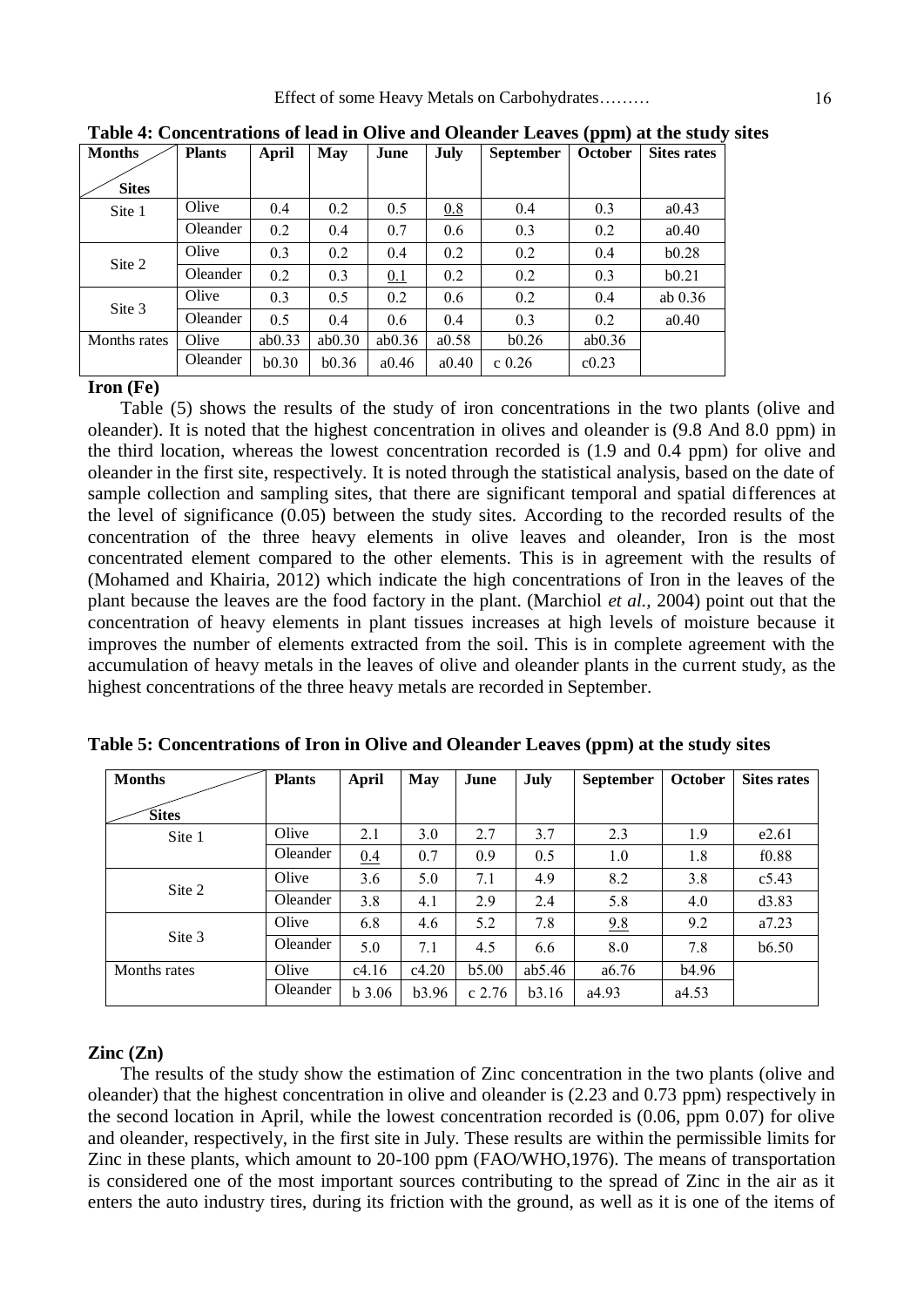the asphalt (Winther and Slento, 2010). This is confirmed by the results of the current study. It is noted through the statistical analysis, based on the date of sample collection and sampling sites, that there are significant temporal and spatial differences in Zinc rates at the level of significance (0.05) between the sites of the study.

| Months       | Plants   | April     | May   | June  | July  | September | October | Sites rates |
|--------------|----------|-----------|-------|-------|-------|-----------|---------|-------------|
| <b>Sites</b> |          |           |       |       |       |           |         |             |
| Site 1       | Olive    | 0.20      | 0.33  | 0.08  | 0.06  | 0.35      | 0.71    | c0.28       |
|              | Oleander | 0.31      | 0.27  | 0.11  | 0.07  | 0.08      | 0.12    | d0.16       |
| Site 2       | Olive    | 2.23      | 1.99  | 1.00  | 0.98  | 0.90      | 0.88    | a1.33       |
|              | Oleander | 0.73      | 0.62  | 0.66  | 0.42  | 0.40      | 0.37    | b0.53       |
|              | Olive    | 0.52      | 0.36  | 0.32  | 0.19  | 0.15      | 0.18    | c0.28       |
| Site 3       | Oleander | 0.39      | 0.33  | 0.27  | 0.17  | 0.18      | 0.10    | c0.24       |
| Months rates | Olive    | a 0.98    | a0.89 | c0.46 | c0.41 | c0.46     | b0.59   |             |
|              | Oleander | $a\ 0.47$ | a0.40 | b0.34 | c0.22 | c0.22     | d0.19   |             |

**Table 6: Concentrations of Zinc in Olive and Oleander Leaves (ppm) at the study sites**

#### **Total Carbohydrates Content**

 The results of the current study, as shown in (Table 7), reveal that the highest carbohydrate concentration value in the oleander is 60.2 ppm in the third location in July, whereas the lowest concentration value is 32.0 ppm in the first site in October, while the highest concentration value of carbohydrates in olive is 54.5 ppm in the third site in July, and the lowest value is 15.7 ppm million in the first site in October. It is noted that oleander is more efficient in the photosynthesis process than olives, as carbohydrates recorded the highest rate according to the sampling sites in the third site, with a value of 55.46 ppm for oleander, while the lowest rate is recorded in the first site with a value of 22.65 ppm for olive. It is also noted that the highest rate of carbohydrates, according to the date of sample collection, is recorded in July with a value of 48.90 ppm for oleander, and the lowest rate is 31.96 ppm for olive in April. A significant decrease in total carbohydrate concentrations is observed in olive and oleander leaves compared to the results of previous studies. This is attributed to the fact that the toxicity of Lead is due to their ability to bind with enzymes coenzyme as well as beta Aminolevulinic acid dehydratase (ALA- dehydratase) reductase that affects the content of chlorophyll, which leads to a defect in carbohydrate metabolism (Farah, 2012). The results of the statistical analysis of carbohydrate concentration rates, based on the analysis of variance test at a significant level of ( $p \le 0.05$ ), show that there are significant spatial and temporal differences at the level of significance (0.05) between the sites for both plants. The presence of significant differences between the sites and seasons is due to the difference in the physiological effectiveness of the plant and the sensitivity of plants to air pollution, respiratory rates, and carbon dioxide stabilization process.

| <b>Months</b> | <b>Plants</b> | April  | <b>May</b>     | June    | July   | <b>September</b> | October | <b>Sites rates</b> |
|---------------|---------------|--------|----------------|---------|--------|------------------|---------|--------------------|
| <b>Sites</b>  |               |        |                |         |        |                  |         |                    |
| Site 1        | Olive         | 20.8   | 22.4           | 26.0    | 31.4   | 19.6             | 15.7    | d22.65             |
|               | Oleander      | 32.5   | 34.6           | 36.7    | 40.2   | 35.6             | 32.0    | c35.26             |
| Site 2        | Olive         | 30.4   | 33.8           | 38.6    | 42.7   | 45.9             | 38.1    | c38.25             |
|               | Oleander      | 34.7   | 37.0           | 41.2    | 46.3   | 38.6             | 39.0    | c39.46             |
| Site 3        | Olive         | 44.7   | 41.9           | 50.3    | 54.5   | 47.1             | 52.0    | b48.41             |
|               | Oleander      | 50.2   | 53.5           | 56.0    | 60.2   | 58.6             | 54.3    | a55.46             |
| Months rates  | Olive         | b31.96 | <b>b</b> 32.70 | ab38.30 | a42.86 | ab37.53          | b35.26  |                    |
|               | Oleander      | a39.13 | a41.70         | a44.63  | a48.90 | a44.26           | a41.76  |                    |

**Table 7: Concentrations of total carbohydrate content in Olive and Oleander Leaves (ppm)**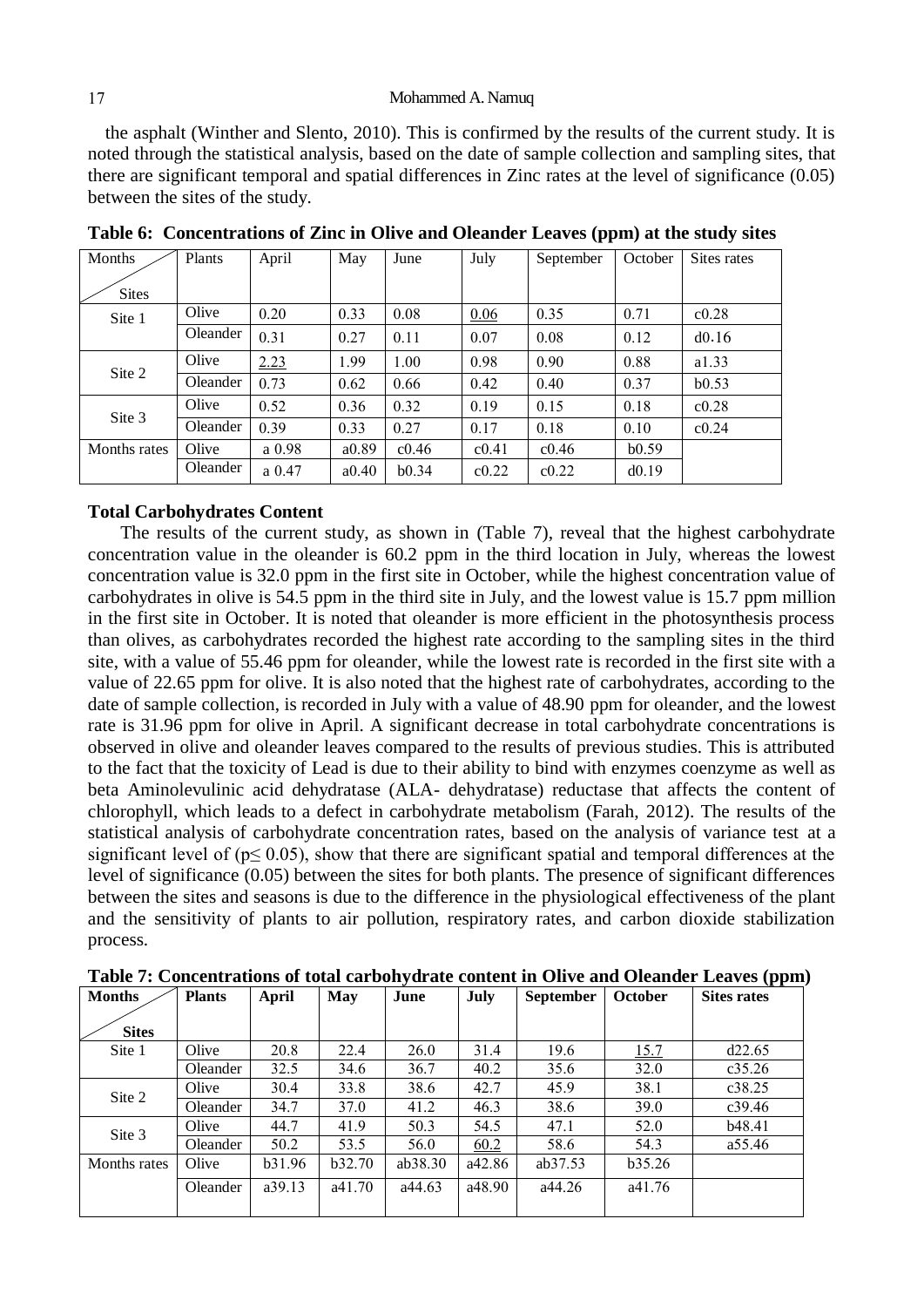#### **Total Protein Content**

 The results of the current study, as in (Table 8), show the highest value of the total protein concentration is in olives 3.2 mg/g in the third site in April, while the lowest value is in the oleander N 0.5 mg/g in the first site in July. It is noted through the statistical analysis, based on the date of sample collection, that the highest rate of protein concentration is recorded in the samples of April which are in olives with an average of 2.80 mg/g, and the lowest rate is 1.26 mg/g in the oleander in July samples. A negative correlation is found between the protein and carbohydrate content of the studied plants, and the decrease in protein in its recorded rates is caused by the plant's exposure to pollution in the same season as a result of crowdedness in the study site which lead the plant adopting a defensive behavior during the period of exposure to pollution and decomposing its tissue proteins (Agrawal and Deepak, 2003). The results of this study do not agree with the results of the local studies, including the study of (Bilal *et al.,* 2017), where the values of the protein content of olive plants are recorded between 0.036-26.101 mg/g. The result of the statistical analysis of the rates of protein concentration, based on of variance test at the level of significance ( $p \le 0.05$ ), reveal that there are significant spatial and temporal differences at the level of significance (0.05) between sites for both plants.

| <b>Months</b> | <b>Plants</b> | April | May   | June   | July   | <b>September</b> | <b>October</b> | <b>Sites rates</b> |
|---------------|---------------|-------|-------|--------|--------|------------------|----------------|--------------------|
| <b>Sites</b>  |               |       |       |        |        |                  |                |                    |
| Site 1        | Olive         | 2.4   | 2.0   | 1.9    | 1.7    | 1.2              | 1.8            | b1.83              |
|               | Oleander      | 1.5   | 1.2   | 0.8    | 0.5    | 0.9              | 1.0            | c0.98              |
| Site 2        | Olive         | 2.8   | 2.6   | 2.0    | 2.2    | 2.5              | 2.1            | a2.36              |
|               | Oleander      | 2.4   | 2.6   | 1.8    | 1.6    | 1.4              | 1.3            | b1.85              |
| Site 3        | Olive         | 3.2   | 3.1   | 2.8    | 2.4    | 2.3              | 2.0            | a2.63              |
|               | Oleander      | 2.9   | 2.7   | 1.9    | 1.7    | 2.0              | 2.3            | a2.25              |
|               | Olive         | a2.80 | a2.56 | ab2.23 | ab2.10 | ab2.00           | b1.96          |                    |
| Months rates  | Oleander      | a2.26 | a2.16 | b1.50  | h1.26  | b1.43            | b1.53          |                    |

**Table 8: Concentrations of total protein content in Olive and Oleander Leaves (ppm)**

#### **Phenolic Compounds in Olive and Oleander**

 Fig. (1) shows the Concentrations of phenolic compounds in Olive Leaves are ranged between the lowest value of (195.61 ppm) for the phenolic compound (Gallic acid) in the third site and the highest value is 1067.27 ppm for phenolic compound (Cinnamic acid) in the first site.

 As the Fig. (2) shows concentrations of phenolic compounds in oleander samples is ranged between the lowest value, which is (115.76 ppm) for phenolic compound (Rutin) in the third position, and the highest value which is (1223.5 ppm) for phenolic compound (Quercetin) in the first site as well. For the most polluted with heavy metals site, it is noted that the most abundant phenolic compounds existed are (Cinnamic acid, Genistic acid) in olive and the phenolic compound (Quercetin) in oleander among the five compounds diagnosed in the olive and oleander. However, (Bilal, 2017) identifies seven types of phenolic compounds in olive, three of which are the most common ones (Tannins, Genistic acid, Eucalyptone) and he estimates the concentration of Genstic acid in olive leaves approximately 1362.022 ppm, and this content is higher than the concentration Genstic acid which is diagnosed in this study in olive sample which ranged (912.04 ppm). The metabolites vary according to the effect of the environmental condition and, thus, the sensitivity of plants to pollution varies just as the response of the plant to the surrounding environmental condition varies according to the type or plant organ (Bruno *et al.,* 2016). The defensive function of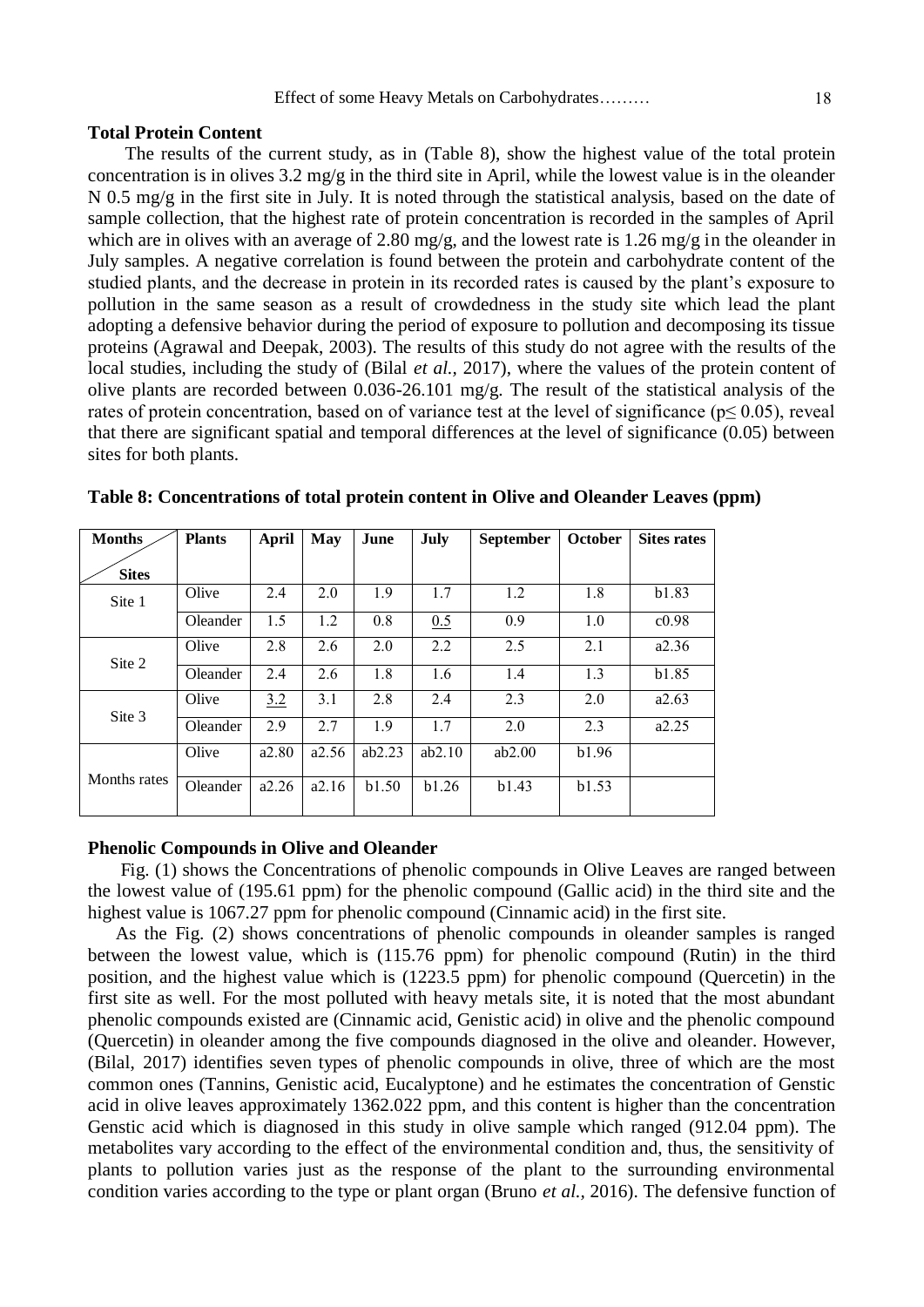phenols accumulated in plant tissues makes it possess cellular resistance against environmental conditions or stress factors (Wittstoen and Gershenzon, 2002).



**Fig. 1: Concentrations of phenolic compounds in Olive Leaves**



**Fig. 2: Concentrations of phenolic compounds in Oleander Leaves**

## **CONCLUSIONS**

1- Olive is more efficient than oleander in accumulating heavy metals within its vegetative cells in the sites of the study.

2- The heavy metals: Lead, Iron and Zinc, in the soils and plants of the study, are all within the permissible limits except for Lead in the soils.

3- There are spatial and temporal differences between the study factors.

4-There is a positive correlation between the plant content of phenolic compounds, total carbohydrates, and Lead.

#### **REFERENCES**

- Abdel-Sabour, M.F.; Aly, R.O. (2000). "Bioremediation of Heavy Metal Contaminated Soils In Dry Lead: Case Studies in E.J.; Inyang H.I.; Stotmeister, U(eds.)". Bioremediation of contaminated soils. Marcel Dekker, INC. New York.
- Adriano, D.C. (2001). Trace Elements in Terrestrial Environments: Biogeochemistry, Bioavailability, and Risks of Metals. Volume I,  $2<sup>nd</sup>$  ed.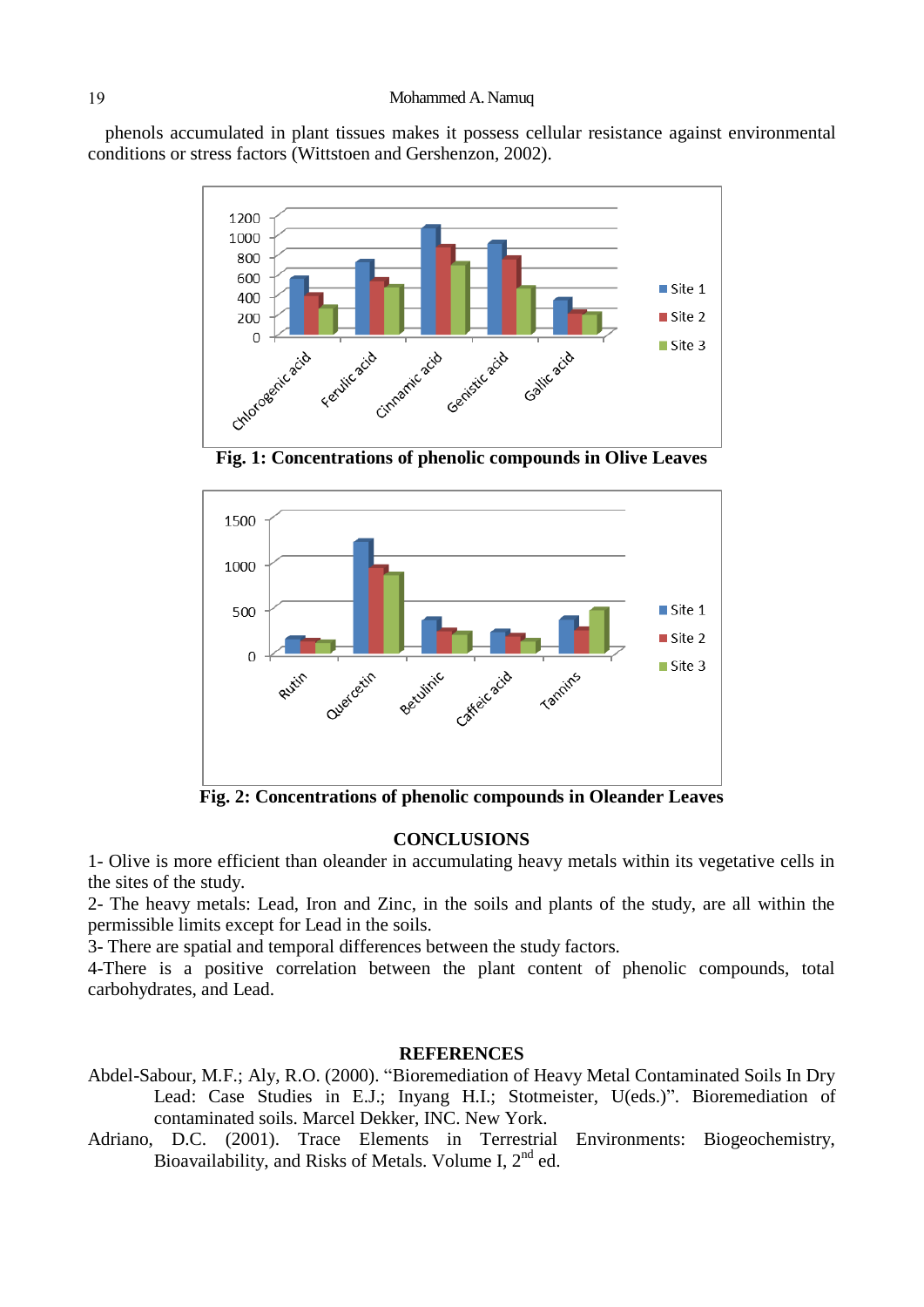- Agrawal, M.; Deepak, S.S. (2003). Physiological and biochemical responses of two cultivars of wheat to elevated levels of  $CO<sub>2</sub>$  and  $SO<sub>2</sub>$ , singly and in combination. *Environm. Pollution*, **12**, 189-197.
- Al- Hammad, B.A. (2005). Environmental studies on some desert plants under the natural conditions of the Riyadh region, Kingdom of Saudi Arabia. Master thesis, College of Science, King Saud University.
- Bilal, A.A.; Rushdi, S.A.; Ithar, K.A. (2017). The impact of heavy metals that released from vehicles exhausts on some biochemical parameters in *Eucalyptus* sp. and *Ziziphus* sp. plants in street intersections of Baghdad city. *Tikrit J. for Pour Sci.,* 22(12), (in arabic).
- Bilal, A. (2017). "Effect of Vehicles Exhausts on *Eucalyptus* sp. and *Ziziphus* sp. Plants in Street Intersections of Baghdad city". College of Education for Pure Sciences, University of Tikrit.
- Bruno, L.S.; RuAngelie, E.; Fernando, B.D. (2016). Effect of the environment on the secondary metabolic profile of Tithonia divers" folia: a model for environmental metabolomics of plants. *Scientific Reports* | **6**, 29265 | DOI: 10.1038/srep 29265.
- Du-Bois, M.; Gilles, K.; Hamilton, J.; Rebers, P.; Smith, F. (1956). Colorimetric method for determination of sugars and related substances. *Analytical Chem.*, **28**(3), 350–356.
- Ebru, D. (2004). "Proteins Protocol". UIUC.
- Ediin, G.; Golantu, E.; Brown, M. (2000). "Essentials for Health and Wellness". Toronto, Canada: Bartlett Publishers. 368 p.
- El-Gamal, I. M. (2000). Distribution pattern of some heavy metals in soil and plants along EL-Moukattam highway, Egypt. *ICEHM*, 518-524.
- FAO/WHO. (1976). List of maximum levels recommended for contaminants by the joint FAO/WHO codex Alimentaria's Commission. 2<sup>nd</sup> series, *CAC/FAL*, **3**, 1-8.
- Farah, S.S. (2008). Estimation of Cd, Zn in soil of Mosul Area and their effect on the growth, metal and chemical content in Spinach. *Raf. J. Sci*., **19**(5), 32-45.
- Farah, S.S. (2012). Effect of Soil pollution with Different Cferent Cadmium and lead concentrations on carbohydrates, proteins and some nutrient metals in sunflower (*Helianthus annuus* L.) plants. *Raf. J. Sci.,* **23**(8), 41-55.
- Food and Agriculture Organization of the United Nations (FAO). (1972). "Trace Elements in Soils and Agriculture". FAO Soils Bulletin 17.
- Hannah, S.; Murray, M.C.; Ellen, H. (2009). "Sources and Impacts of Contaminants in Soils". Cornell Waste Management Institute.
- ICARDA. (2001). Ryan, J., George, E.; Abdul Rashid. "Soil and Plant Analysis Laboratory Manual".  $2<sup>nd</sup>$  ed. International Center for Agriculture Research in the Dry Areas (ICARDA) and the National Agriculture Research Center (NARC).
- Marchiol, L.S.; Assolari, P.; Sacco, G.Z. (2004). Phytoextraction of heavy metals by canola (Brassica napus) and radish (Raphanus sativus) grown on multicontaminated soil, *Environm. Pollut.*, **132**, 21-27.
- Mohamed, H.A.; Khairia, M.A. (2012). Assessment of some heavy metals in vegetables, cereals and fruits in Saudi Arabian markets. *Egyptian J. Aquatic Research*, **38**, 31–37.
- Obouayeba, A. P.; Djyh, N. B. (2014). Phytochemical and antioxidant of roselle (*Hibiscus sabdariffal*) detal extract. *Research J. Pharmaceut., Biolog. Chem. Sci*., **4**(5), 1454.
- Rushdi, S.A. (2020). Study the effects of some metabolic products to decrease side effects of Lead, Iron, Copper and Zinc bioconcentration on nutrients uptake in *Eucalyptus Camaldulensis*  and *Nerium Oleander*. Kirkuk University, *J. for Scientif. Studies*, **15**(3), 1-25.
- Sameera, F.M.; Farhad, H.A. (2009). The assessment of roadside pollutants and its impact on chlorophyll content of *Nerium oleander* L. and *Phragmites australisl* L. in Arbil city. Conference Paper.
- Tamem, S. M. (2017). Contamination of roadside by a group of heavy metals. Thesis, College of Science, University of Tikrit.